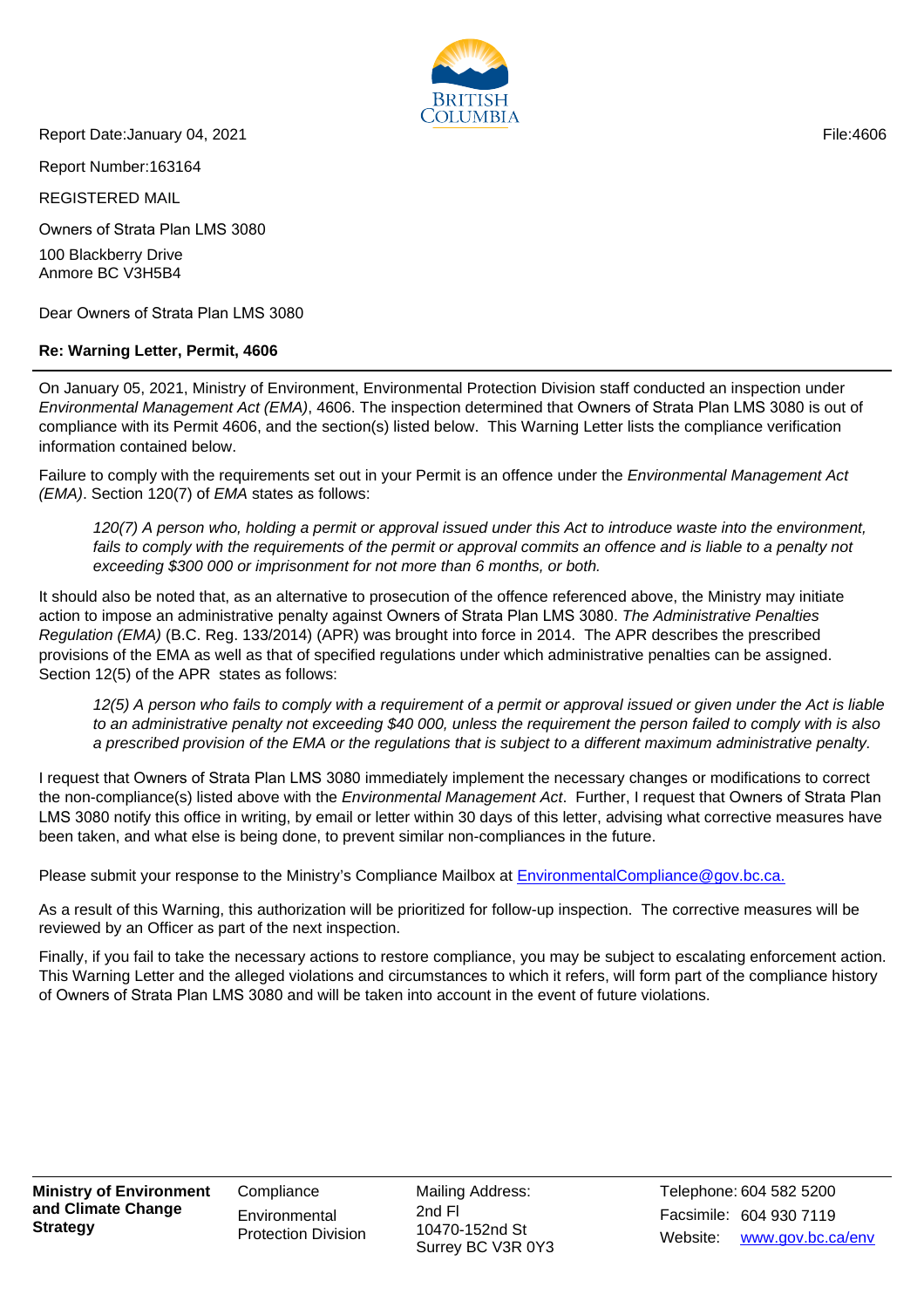## **Inspection Details:**

On January 5, 2021, Ministry of Environment and Climate Change Strategy (Ministry) Environmental Protection Officer Katie Howett (Officer) conducted an office based inspection of Strata Plan BCS 3080 located at 100 Blackberry Drive, Anmore, BC (Anmore Green Estates (AGE)) to verify compliance with Permit 4606 under the Environmental Management Act. Anmore Green Estates is authorized to discharge effluent to the land from a residential strata property as per Permit 4606. The inspection is a follow up to the Municipal Sewerage Connection letter issued by Brady Nelless, Director of Compliance, to Anmore Green Estates on November 2, 2020.

The inspection period (inspection period) covered by this report is from November 2, 2020 to January 5, 2020. The records on file that had been reviewed for this inspection are:

• 4606 Municipal Sewerage Connection Letter (Director's Letter)

Below are the clauses that were assessed for compliance during this inspection:

| <b>Requirement Description:</b> | 2. GENERAL REQUIREMENTS, 2.15 Sewer Connection                                                                                                                                                                                                                                                                                                                                                                                                                                                                                                                                                                                                                                                                                                            |  |  |  |
|---------------------------------|-----------------------------------------------------------------------------------------------------------------------------------------------------------------------------------------------------------------------------------------------------------------------------------------------------------------------------------------------------------------------------------------------------------------------------------------------------------------------------------------------------------------------------------------------------------------------------------------------------------------------------------------------------------------------------------------------------------------------------------------------------------|--|--|--|
|                                 | 2.15: The discharge authorized by this permit shall be connected to a municipal sewerage<br>system when such facilities become available.                                                                                                                                                                                                                                                                                                                                                                                                                                                                                                                                                                                                                 |  |  |  |
| Details/Findings:               | On November 2, 2020, a letter from the Director was issued to AGE confirming that<br>connection to a municipal sewerage system is now available. As connection to a municipal<br>sewerage system is now available, pursuant to Section 2.15 of the Permit, AGE is required<br>to connect to the Greater Vancouver Sewerage and Drainage District. The Director's Letter<br>requested that AGE notify the Ministry in writing, by email to<br>EnvironmentalCompliance@gov.bc.ca within 60 days of the date of letter to provide a<br>schedule to complete the connection to the municipal sewerage system. No notification<br>was submitted to the Ministry.<br>On December 4, 2020, the Ministry contacted AGE, via email, to confirm that the Director's |  |  |  |
|                                 | Letter had been received and acknowledged.                                                                                                                                                                                                                                                                                                                                                                                                                                                                                                                                                                                                                                                                                                                |  |  |  |
|                                 | On December 8, 2020, AGE replied to the Ministry, via email, stating that the Director's<br>Letter had been received and forwarded to AGE's Strata Council. The email stated that<br>AGE supports the implementation of the sewer connection and is currently working on<br>securing project management support. However, AGE did not provide a schedule to<br>complete the connection to the municipal sewerage system as requested by the Director.                                                                                                                                                                                                                                                                                                     |  |  |  |
|                                 | On January 5, 2021, Ministry staff conducted a file review to confirm that no schedule to<br>complete the connection to the municipal sewerage system had been submitted to the<br>Ministry.                                                                                                                                                                                                                                                                                                                                                                                                                                                                                                                                                              |  |  |  |
|                                 | As the Director's Letter indicates, a connection to a municipal sewerage system is now<br>available and a schedule of connection is required at the request of the Director; however,<br>no schedule has been submitted to the Ministry. Therefore; AGE is out of compliance with<br>this section of the Permit.                                                                                                                                                                                                                                                                                                                                                                                                                                          |  |  |  |
|                                 |                                                                                                                                                                                                                                                                                                                                                                                                                                                                                                                                                                                                                                                                                                                                                           |  |  |  |
| Compliance:                     | Out                                                                                                                                                                                                                                                                                                                                                                                                                                                                                                                                                                                                                                                                                                                                                       |  |  |  |

**Compliance Environmental** Protection Division Mailing Address: 10470-152nd St Surrey BC V3R 0Y3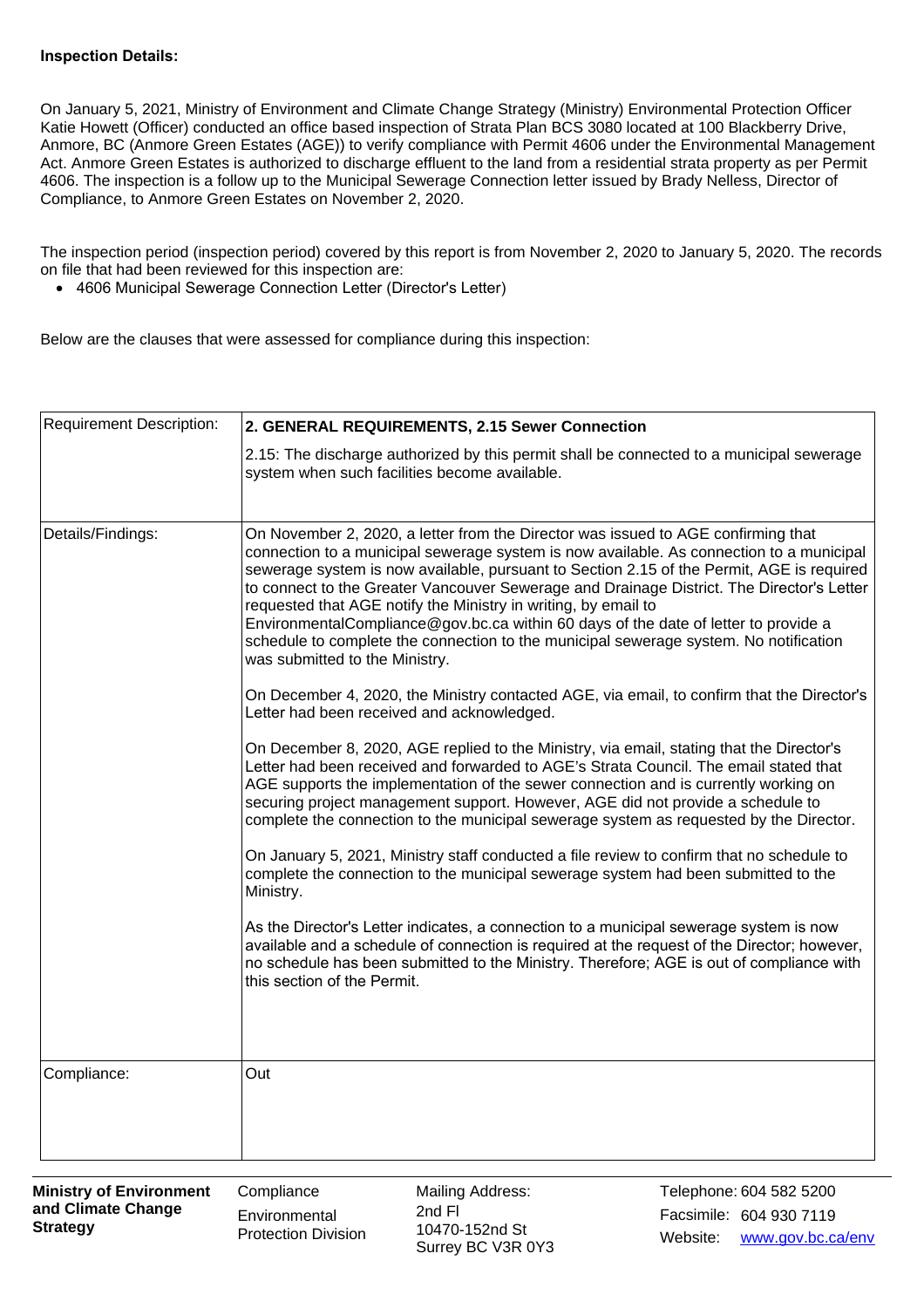| Actions to be taken: | Submit a written schedule to complete the connection to the municipal sewerage system by<br>email to EnvironmentalCompliance@gov.bc.ca within 30 days of issuance of this inspection<br>report. |
|----------------------|-------------------------------------------------------------------------------------------------------------------------------------------------------------------------------------------------|
|                      |                                                                                                                                                                                                 |

| Compliance History:<br>2019-09-25 IR 139828 Warning 120(7): AUTHORIZED DISCHARGES 1.1.2, Reporting 3.3<br>2017-10-30 IR 71030 Order: Environmental Management Act 6 (4)<br>2016-12-21 IR 45701 Warning 120(6): AUTHORIZED DISCHARGES 1.1.2, Facility Classification and Operator<br>Certification 2.5, Sewer Connection 2.15                                                                                                                                                                                       |
|--------------------------------------------------------------------------------------------------------------------------------------------------------------------------------------------------------------------------------------------------------------------------------------------------------------------------------------------------------------------------------------------------------------------------------------------------------------------------------------------------------------------|
| The Ministry of Environment Compliance and Enforcement Policy and Procedure (C&E Policy) prescribes common<br>requirements and procedures for all Ministry staff to ensure consistent and risk-based assessment and response to non-<br>compliance. Using the Non-Compliance Decision Matrix, the compliance determination for this inspection has been<br>assessed as Level 2, Category C, Warning 120(7).                                                                                                        |
| More information about Environmental Compliance, the Non-Compliance Decision Matrix, and reporting and data<br>submission requirements can be found at the links below:<br>General compliance information:<br>www.gov.bc.ca/environmentalcompliance<br>Non-Compliance Decision Matrix information:<br>www.gov.bc.ca/environment/how-compliance-is-assessed<br>Reporting and data submission requirements (to be sent to EnvAuthorizationsReporting@gov.bc.ca):<br>www.gov.bc.ca/submit-waste-authorization-reports |

Please be advised that this inspection report may be published on the provincial government website within 7 days.

If you have any questions about this warning, please contact the undersigned.

Yours truly,

Katie Howett Environmental Protection Officer

cc: Dan Bings, Compliance Operations Manager Brady Nelless, Compliance Director

**Attachments: Deliver via: Email: Fax: Mail:** X **Registered Mail: Hand Delivery:** X

Mailing Address: 10470-152nd St Surrey BC V3R 0Y3